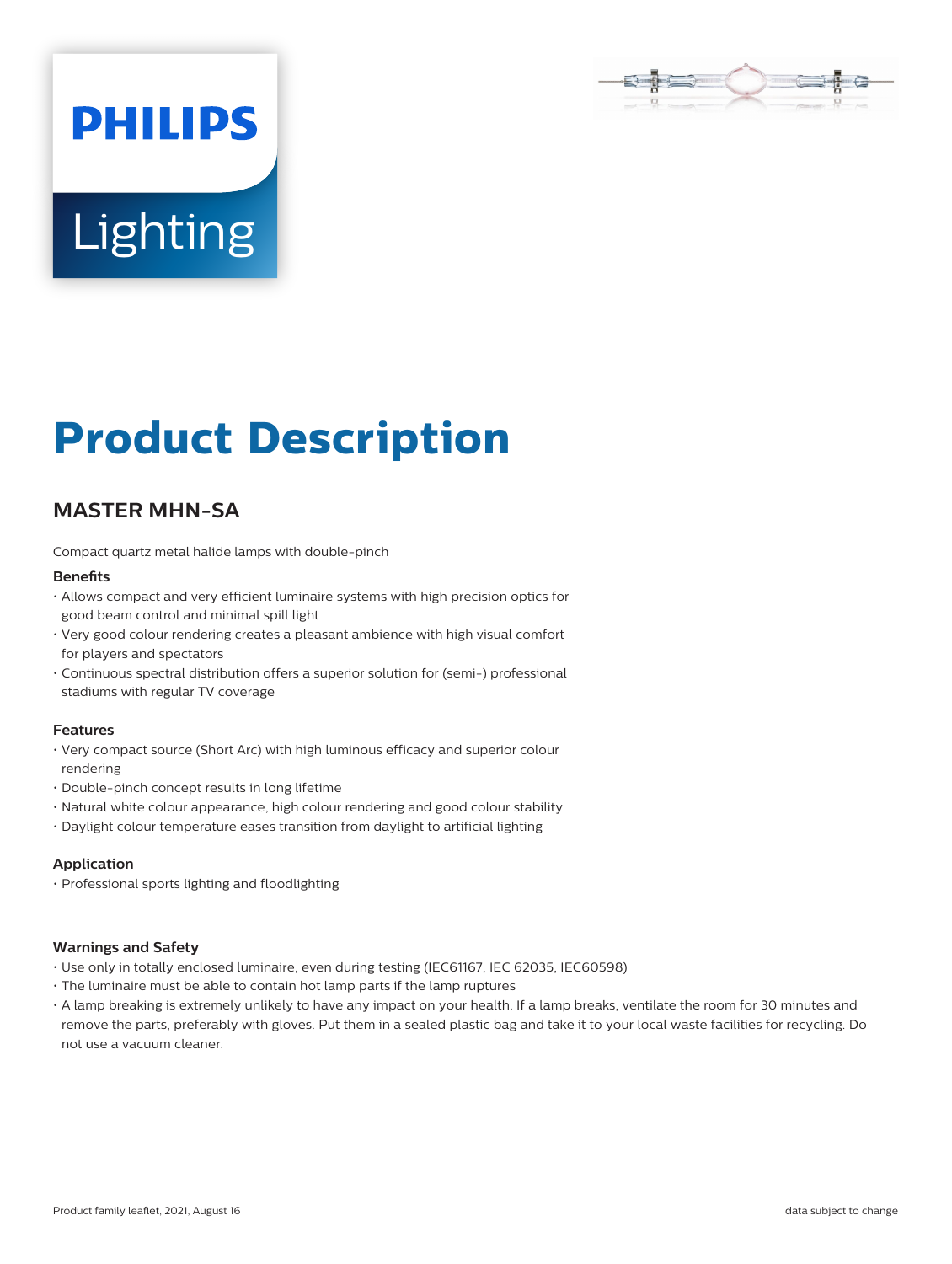# **MASTER MHN-SA**

| <b>Controls and Dimming</b>                |                 |
|--------------------------------------------|-----------------|
| <b>Dimmable</b>                            | N <sub>0</sub>  |
|                                            |                 |
| <b>General Information</b>                 |                 |
| <b>Operating Position</b>                  | P <sub>15</sub> |
|                                            |                 |
| <b>Light Technical</b>                     |                 |
| <b>Chromaticity Coordinate X (Nom)</b>     | 330             |
| <b>Colour Code</b>                         | 956             |
| <b>Colour Designation</b>                  | Daylight        |
| <b>Correlated Colour Temperature (Nom)</b> | 5600K           |
|                                            |                 |
| <b>Mechanical and Housing</b>              |                 |
| <b>Bulb Finish</b>                         | Clear           |
| <b>Bulb Shape</b>                          | <b>TD40</b>     |

#### **Approval and Application**

|              |                                              | <b>Energy Consumption</b> | Mercury (Hg)     |
|--------------|----------------------------------------------|---------------------------|------------------|
| Order Code   | <b>Full Product Name</b>                     | kWh/1000 h                | Content (Nom)    |
| 928078415130 | MASTER MHN-SA 1800W/956 (P)SFC 230V          | 1980 kWh                  | 92 mg            |
| 928079315130 | MASTER MHN-SA 1800W/956 (P)SFC 400V          | 2035 kWh                  | 250 mg           |
|              | 928099205130 MASTER MHN-SA 1800W/956 230V XW | 1980 kWh                  | $92 \text{ mg}$  |
|              | UNP/1                                        |                           |                  |
| 928195105129 | MASTER MHN-SA 2000W/956 400V XW              | 2305 kWh                  | $215 \text{ mg}$ |
|              | HO UNP/1                                     |                           |                  |

# **Operating and Electrical (1/2)**

|              |                          | Lamp    |         |         |         |              |                            | Lamp    |         |         |         |
|--------------|--------------------------|---------|---------|---------|---------|--------------|----------------------------|---------|---------|---------|---------|
|              |                          | Current |         |         |         |              |                            | Current |         |         |         |
|              |                          | (EM)    | Voltage | Voltage | Voltage |              |                            | (EM)    | Voltage | Voltage | Voltage |
| Order Code   | <b>Full Product Name</b> | (Nom)   | (Max)   | (Min)   | (Nom)   | Order Code   | <b>Full Product Name</b>   | (Nom)   | (Max)   | (Min)   | (Nom)   |
| 928078415130 | <b>MASTER MHN-SA</b>     | 17.3 A  | 130 V   | 110 V   | 120 V   |              | 928099205130 MASTER MHN-SA | 17.3 A  | 130 V   | 110 V   | 120 V   |
|              | 1800W/956 (P)SFC         |         |         |         |         |              | 1800W/956 230V             |         |         |         |         |
|              | 230V                     |         |         |         |         |              | XW UNP/1                   |         |         |         |         |
| 928079315130 | <b>MASTER MHN-SA</b>     | 10.5A   | 220 V   | 185 V   | 205 V   | 928195105129 | <b>MASTER MHN-SA</b>       | 11.8 A  | 220 V   | 185 V   | 205 V   |
|              | 1800W/956 (P)SFC         |         |         |         |         |              | 2000W/956 400V             |         |         |         |         |
|              | 400V                     |         |         |         |         |              | XW HO UNP/1                |         |         |         |         |
|              |                          |         |         |         |         |              |                            |         |         |         |         |

# **Operating and Electrical (2/2)**

| Order Code   | <b>Full Product Name</b>            | Power (Nom) |
|--------------|-------------------------------------|-------------|
| 928078415130 | MASTER MHN-SA 1800W/956 (P)SFC 230V | 1800.0 W    |
| 928079315130 | MASTER MHN-SA 1800W/956 (P)SFC 400V | 1850 O W    |

| Order Code   | <b>Full Product Name</b>                 | Power (Nom) |
|--------------|------------------------------------------|-------------|
| 928099205130 | MASTER MHN-SA 1800W/956 230V XW UNP/1    | 1800.0 W    |
| 928195105129 | MASTER MHN-SA 2000W/956 400V XW HO UNP/1 | 2095.0 W    |

# **General Information (1/2)**

|                   |                          |             |                 | Life To 10% Life To 20% Life To 50% |                 |
|-------------------|--------------------------|-------------|-----------------|-------------------------------------|-----------------|
|                   |                          | $Cap-$      | <b>Failures</b> | <b>Failures</b>                     | <b>Failures</b> |
| <b>Order Code</b> | <b>Full Product Name</b> | <b>Base</b> | (Nom)           | (Nom)                               | (Nom)           |
| 928078415130      | <b>MASTER MHN-SA</b>     | $(P)$ SFC   | 2000 h          | 3200 h                              | 6100 h          |
|                   | 1800W/956 (P)SFC         |             |                 |                                     |                 |
|                   | 230V                     |             |                 |                                     |                 |
| 928079315130      | <b>MASTER MHN-SA</b>     | (P)SFC      | 2400 h          | 3600 h                              | 6100 h          |
|                   | 1800W/956 (P)SFC         |             |                 |                                     |                 |
|                   | 400V                     |             |                 |                                     |                 |

|              |                            |              | Life To 10%     | Life To 20% Life To 50% |                 |
|--------------|----------------------------|--------------|-----------------|-------------------------|-----------------|
|              |                            | $Cap-$       | <b>Failures</b> | <b>Failures</b>         | <b>Failures</b> |
| Order Code   | <b>Full Product Name</b>   | <b>Base</b>  | (Nom)           | (Nom)                   | (Nom)           |
|              | 928099205130 MASTER MHN-SA | <b>X830R</b> | 2300 h          | 3000 h                  | 5000 h          |
|              | 1800W/956 230V             |              |                 |                         |                 |
|              | XW UNP/1                   |              |                 |                         |                 |
| 928195105129 | <b>MASTER MHN-SA</b>       | <b>X830R</b> | 2300 h          | 3000 h                  | 5000 h          |
|              | 2000W/956 400V             |              |                 |                         |                 |
|              | XW HO UNP/1                |              |                 |                         |                 |

### **General Information (2/2)**

|            |                                                  | Life To 5% Failures |            | Life To 5% Failures                              |        |
|------------|--------------------------------------------------|---------------------|------------|--------------------------------------------------|--------|
| Order Code | <b>Full Product Name</b>                         | (Nom)               | Order Code | <b>Full Product Name</b>                         | (Nom)  |
|            | 928078415130 MASTER MHN-SA 1800W/956 (P)SFC 230V | 1300 h              |            | 928079315130 MASTER MHN-SA 1800W/956 (P)SFC 400V | 1700 h |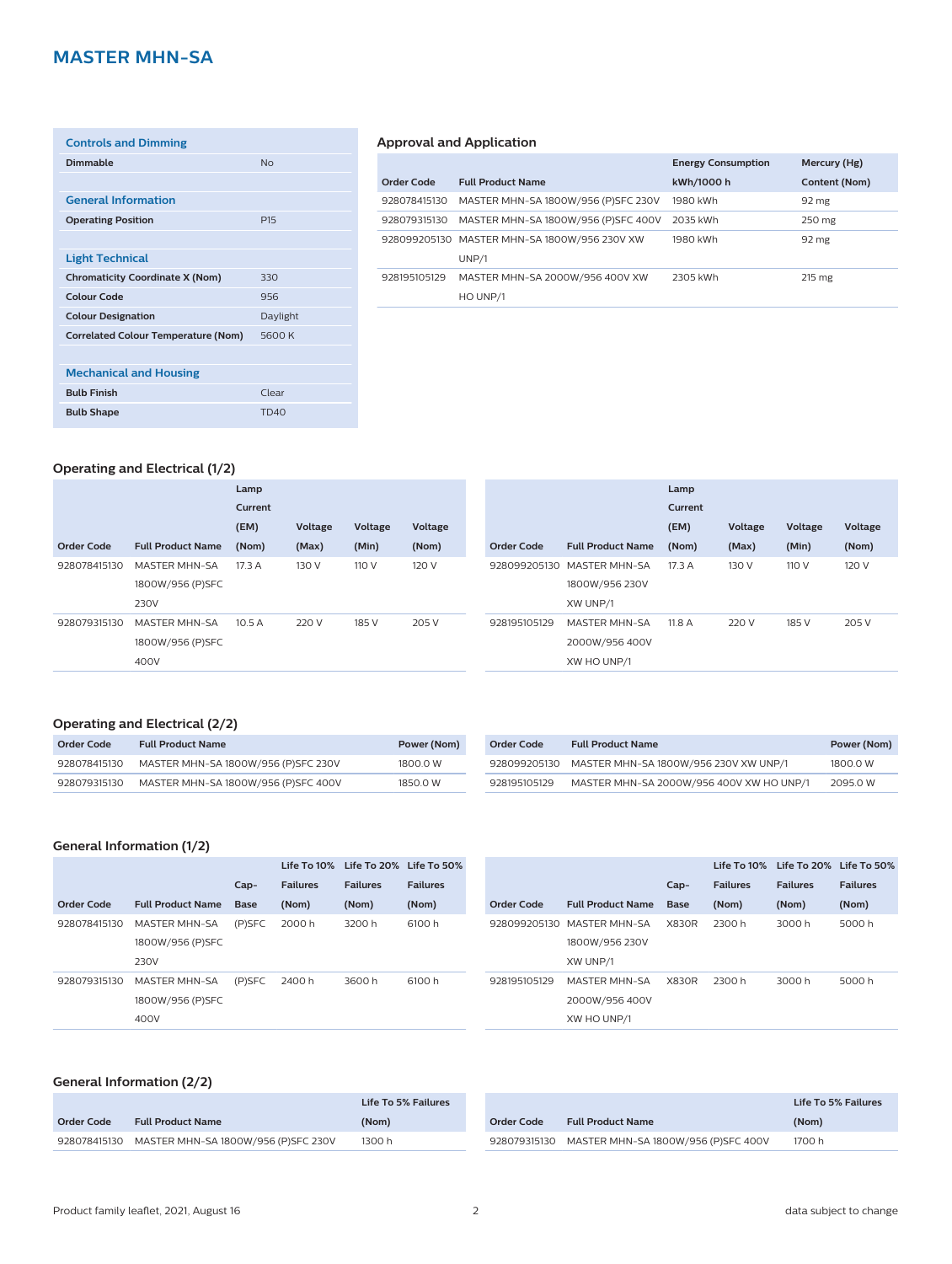# **MASTER MHN-SA**

|              |                                                    | Life To 5% Failures |
|--------------|----------------------------------------------------|---------------------|
| Order Code   | <b>Full Product Name</b>                           | (Nom)               |
|              | 928099205130 MASTER MHN-SA 1800W/956 230V XW UNP/1 | 1800 h              |
| 928195105129 | MASTER MHN-SA 2000W/956 400V XW HO                 | 1700 h              |
|              | UNP/1                                              |                     |

# **Luminaire Design Requirements**

|              |                                              | <b>Bulb Temperature</b> |
|--------------|----------------------------------------------|-------------------------|
| Order Code   | <b>Full Product Name</b>                     | (Max)                   |
| 928078415130 | MASTER MHN-SA 1800W/956 (P)SFC 230V          | 980 $°C$                |
| 928079315130 | MASTER MHN-SA 1800W/956 (P)SFC 400V          | 980 $°C$                |
|              | 928099205130 MASTER MHN-SA 1800W/956 230V XW | 980 $°C$                |
|              | UNP/1                                        |                         |

|              |                                            | <b>Bulb Temperature</b> |
|--------------|--------------------------------------------|-------------------------|
| Order Code   | <b>Full Product Name</b>                   | (Max)                   |
| 928195105129 | MASTER MHN-SA 2000W/956 400V XW HO 1015 °C |                         |
|              | UNP/1                                      |                         |

# **Light Technical (1/2)**

|                     |               |                    | Colour    |              |              |                   |               |                     | Colour    |             |                           |
|---------------------|---------------|--------------------|-----------|--------------|--------------|-------------------|---------------|---------------------|-----------|-------------|---------------------------|
|                     | <b>Full</b>   | Chromaticity       | Rendering | Lumen        | Lumen        |                   | <b>Full</b>   | Chromaticity        | Rendering | Lumen       | Lumen                     |
|                     | Product       | Coordinate Y Index |           | Maintenance  | Maintenance  |                   | Product       | <b>Coordinate Y</b> | Index     | Maintenance | Maintenance               |
| <b>Order Code</b>   | Name          | (Nom)              | (Nom)     | 1000 h (Nom) | 2000 h (Nom) | <b>Order Code</b> | Name          | (Nom)               | (Nom)     |             | 1000 h (Nom) 2000 h (Nom) |
| 928078415130        | <b>MASTER</b> | 339                | 86        | 95%          | 91%          |                   | 1800W/95      |                     |           |             |                           |
|                     | MHN-SA        |                    |           |              |              |                   | 6 230V XW     |                     |           |             |                           |
|                     | 1800W/95      |                    |           |              |              |                   | UNP/1         |                     |           |             |                           |
|                     | 6 (P)SFC      |                    |           |              |              | 928195105129      | <b>MASTER</b> | 366                 | 81        | 96.5%       | 92.5%                     |
|                     | 230V          |                    |           |              |              |                   | MHN-SA        |                     |           |             |                           |
| 928079315130        | <b>MASTER</b> | 339                | 86        | 90%          | 81%          |                   | 2000W/95      |                     |           |             |                           |
|                     | MHN-SA        |                    |           |              |              |                   | 6400V XW      |                     |           |             |                           |
|                     | 1800W/95      |                    |           |              |              |                   | HO UNP/1      |                     |           |             |                           |
|                     | 6 (P)SFC      |                    |           |              |              |                   |               |                     |           |             |                           |
|                     | 400V          |                    |           |              |              |                   |               |                     |           |             |                           |
| 928099205130 MASTER |               | 339                | 86        | 92%          | 80%          |                   |               |                     |           |             |                           |
|                     | MHN-SA        |                    |           |              |              |                   |               |                     |           |             |                           |

#### **Light Technical (2/2)**

|                   |                          | Lumen        | <b>Luminous</b> | <b>Luminous</b> |              |                          | Lumen        | <b>Luminous</b> | <b>Luminous</b> |
|-------------------|--------------------------|--------------|-----------------|-----------------|--------------|--------------------------|--------------|-----------------|-----------------|
|                   |                          | Maintenance  | <b>Efficacy</b> | Flux (Rated)    |              |                          | Maintenance  | <b>Efficacy</b> | Flux (Rated)    |
| <b>Order Code</b> | <b>Full Product Name</b> | 5000 h (Nom) | (rated) (Nom)   | (Nom)           | Order Code   | <b>Full Product Name</b> | 5000 h (Nom) | (rated) (Nom)   | (Nom)           |
| 928078415130      | <b>MASTER MHN-SA</b>     | 76 %         | 86 lm/W         | 155000 lm       | 928099205130 | MASTER MHN-SA            | 60%          | 86 lm/W         | 155000 lm       |
|                   | 1800W/956 (P)SFC         |              |                 |                 |              | 1800W/956 230V           |              |                 |                 |
|                   | 230V                     |              |                 |                 |              | XW UNP/1                 |              |                 |                 |
| 928079315130      | MASTER MHN-SA            | 71 %         | 86 lm/W         | 160000 lm       | 928195105129 | <b>MASTER MHN-SA</b>     | 78%          | 108 lm/W        | 226000 lm       |
|                   | 1800W/956 (P)SFC         |              |                 |                 |              | 2000W/956 400V           |              |                 |                 |
|                   | 400V                     |              |                 |                 |              | XW HO UNP/1              |              |                 |                 |
|                   |                          |              |                 |                 |              |                          |              |                 |                 |